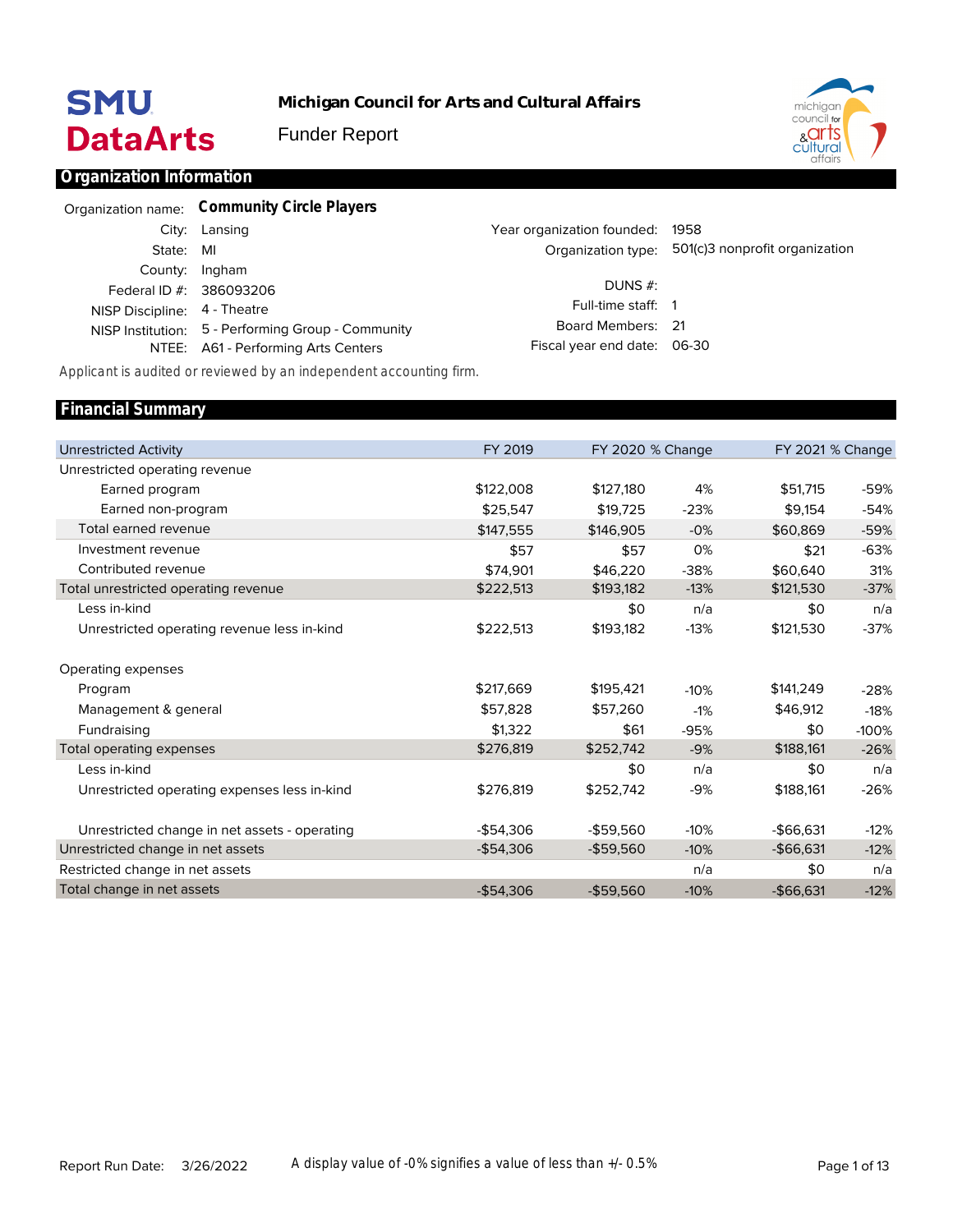# **Unrestricted Operating Revenue by Source**









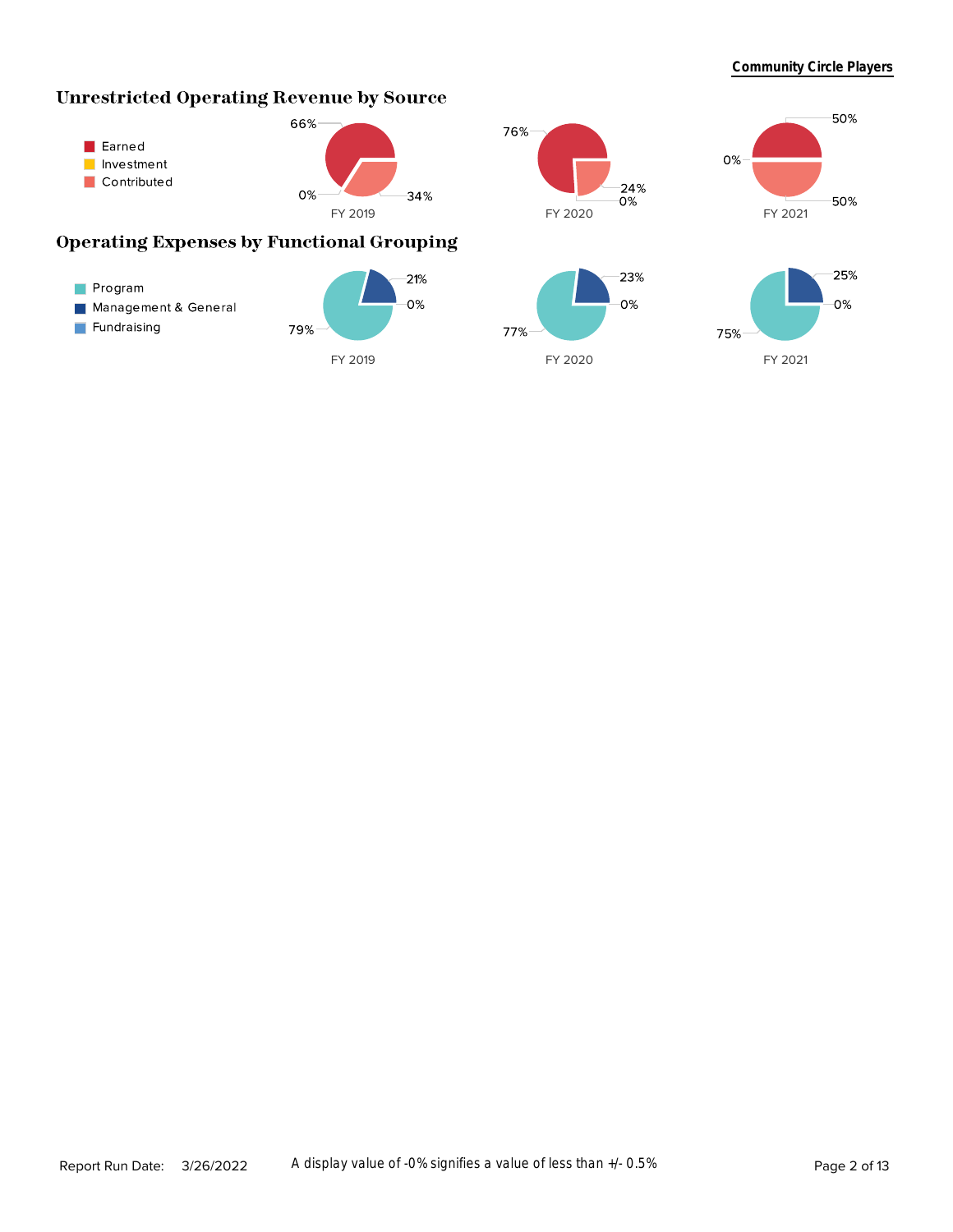|                                     |           |           |          |              | <b>Community Circle Players</b> |
|-------------------------------------|-----------|-----------|----------|--------------|---------------------------------|
| <b>Revenue Details</b>              |           |           |          |              |                                 |
|                                     |           |           |          |              |                                 |
| <b>Operating Revenue</b>            | FY 2019   | FY 2020   | FY 2021  | FY 2021      | FY 2021                         |
| Earned - Program                    | Total     | Total     | Total    | Unrestricted | Restricted                      |
| Subscriptions                       | \$15,270  | \$16,132  | \$0      | \$0          |                                 |
| Membership fees - individuals       |           | \$56,374  | \$36,680 | \$36,680     | \$0                             |
| Membership fees - organizations     |           | \$0       | \$0      | \$0          |                                 |
| Ticket sales & admissions           | \$106,738 | \$54,674  | \$14,825 | \$14,825     |                                 |
| <b>Education revenue</b>            | \$0       | \$0       | \$0      | \$0          |                                 |
| <b>Publication sales</b>            |           | \$0       | \$210    | \$210        |                                 |
| Gallery sales                       | \$0       | \$0       | \$0      | \$0          |                                 |
| Contracted services & touring fees  |           | \$0       | \$0      | \$0          |                                 |
| Royalty & reproduction revenue      | \$0       | \$0       | \$0      | \$0          |                                 |
| Earned - program not listed above   |           | \$0       | \$0      | \$0          |                                 |
| Total earned - program              | \$122,008 | \$127,180 | \$51,715 | \$51,715     |                                 |
|                                     |           |           |          |              |                                 |
| Earned - Non-program                |           |           |          |              |                                 |
| Rental revenue                      | \$17,580  | \$12,776  | \$4,464  | \$4,464      |                                 |
| Sponsorship revenue                 | \$0       | \$0       | \$0      | \$0          |                                 |
| Attendee-generated revenue not      |           |           |          |              |                                 |
| listed above                        | \$7,967   | \$6.949   | \$100    | \$100        |                                 |
| Earned non-program not listed above |           | \$0       | \$4,590  | \$4,590      |                                 |
| Total earned - non-program          | \$25,547  | \$19,725  | \$9,154  | \$9,154      |                                 |
| Total earned revenue                | \$147.555 | \$146.905 | \$60.869 | \$60.869     |                                 |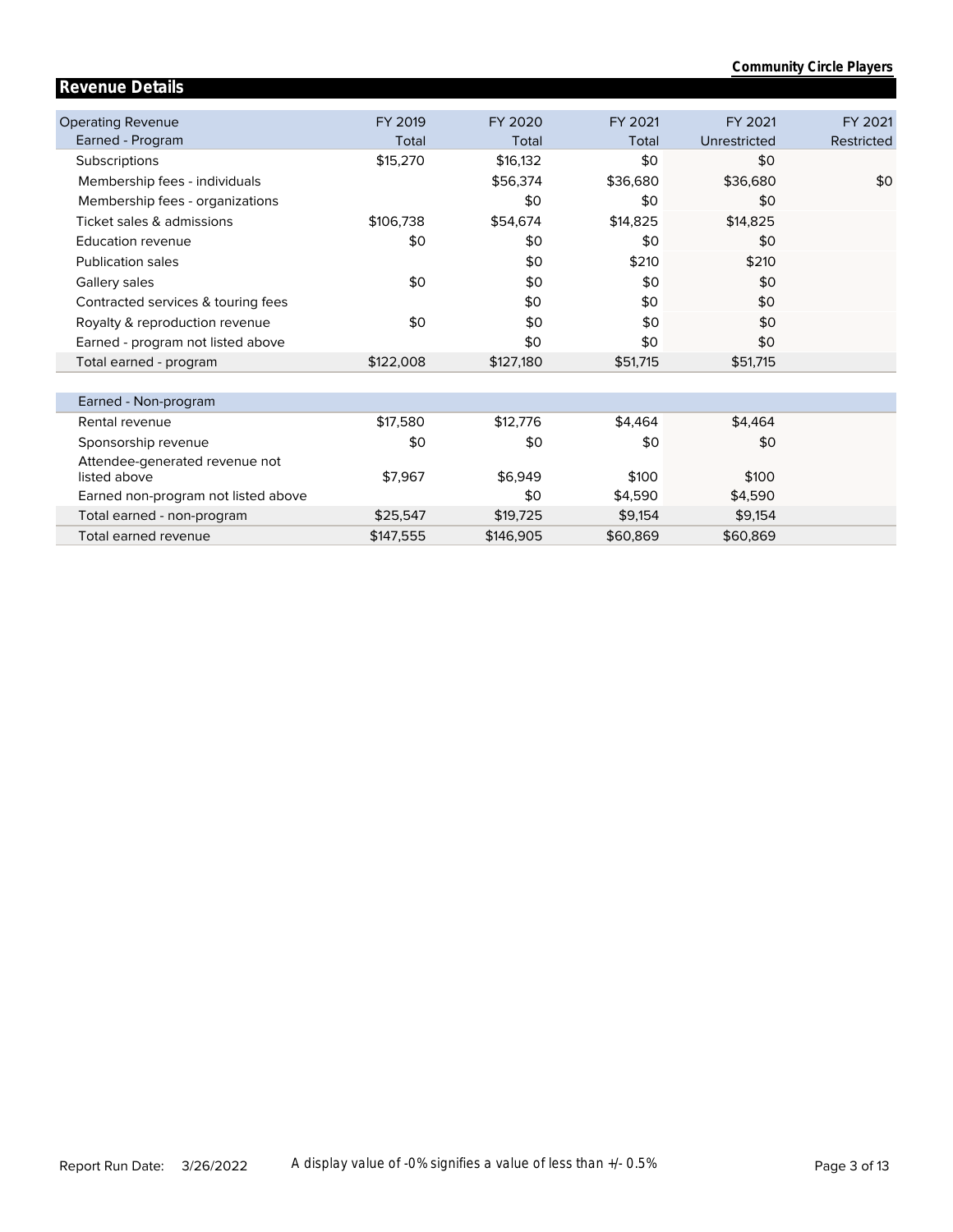|                                                   |           |           |           |              | <b>Community Circle Players</b> |
|---------------------------------------------------|-----------|-----------|-----------|--------------|---------------------------------|
|                                                   | FY 2019   | FY 2020   | FY 2021   | FY 2021      | FY 2021                         |
| Contributed                                       | Total     | Total     | Total     | Unrestricted | Restricted                      |
| Trustee & board                                   | \$1,650   | \$1,750   | \$5,290   | \$5,290      | \$0                             |
| Individual                                        | \$55,676  | \$8,120   | \$16,560  | \$16,560     |                                 |
| Corporate                                         | \$3,350   | \$1,500   | \$0       | \$0          | \$0                             |
| Foundation                                        | \$0       | \$0       | \$500     | \$500        | \$0                             |
| City government                                   | \$1,000   | \$4,050   | \$500     | \$500        | \$0                             |
| County government                                 | \$0       | \$0       | \$10,000  | \$10,000     | \$0                             |
| State government                                  | \$13,225  | \$16,200  | \$15,000  | \$15,000     | \$0                             |
| Federal government                                | \$0       | \$14,600  | \$12,790  | \$12,790     |                                 |
| In-kind operating contributions                   | \$0       | \$0       | \$0       | \$0          |                                 |
| Special fundraising events                        |           | \$0       | \$0       | \$0          |                                 |
| Net assets released from restriction              | \$0       | \$0       | \$0       |              |                                 |
| Total contributed revenue                         | \$74,901  | \$46,220  | \$60,640  | \$60,640     | \$0                             |
| Operating investment revenue                      | \$57      | \$57      | \$21      | \$21         | \$0                             |
| Total operating revenue                           | \$222,513 | \$193,182 | \$121,530 | \$121,530    | \$0                             |
| Total operating revenue less operating<br>in-kind | \$222,513 | \$193,182 | \$121,530 | \$121,530    | \$0                             |
|                                                   |           |           |           |              |                                 |
| Total revenue                                     | \$222,513 | \$193,182 | \$121,530 | \$121,530    | \$0                             |
| Total revenue less in-kind                        | \$222,513 | \$193,182 | \$121,530 | \$121,530    | \$0                             |

# **Revenue Narrative**

| FY 2019 | n/a                                                                                                                                                                                                                                                                                                                                                                                         |
|---------|---------------------------------------------------------------------------------------------------------------------------------------------------------------------------------------------------------------------------------------------------------------------------------------------------------------------------------------------------------------------------------------------|
| FY 2020 | Although our ticket sales and contributions fell during this season due to Covid, our memberships remained strong<br>so that we suffered a loss of only 14% in total earned revenue. the fiscal year for this report is July 1, 2019 to June 30,<br>2020. Covid affected us only from March through June in this year. We were unable to transition program until the<br>next year.         |
| FY 2021 | Riverwalk Theatre has a three legged stool model for revenue, 1 - Box Office and Production related Revenue, 2-<br>Donations and Memberships, and 3-Grants.                                                                                                                                                                                                                                 |
|         | 1. Box Office - COVID health protocols prevented us from presenting inside, in-person shows. Consequently, we<br>didn't sell season subscriptions. We pivoted to projects for outside performances and virtual productions. Most virtual<br>productions were free for viewing, but we produced 2 ticketed shows for online viewing. This leg was down almost<br>89% from the previous year. |
|         | 2. Donations and Memberships - Although memberships dipped 35% as some of our members did not renew (or<br>moved to a lower member category), other contributions were 92% higher as a result of our "ACT II" campaign to<br>encourage support.                                                                                                                                             |
|         | 3. Grants - Successful application for COVID related grant opportunities increased our grant revenue by 11%.                                                                                                                                                                                                                                                                                |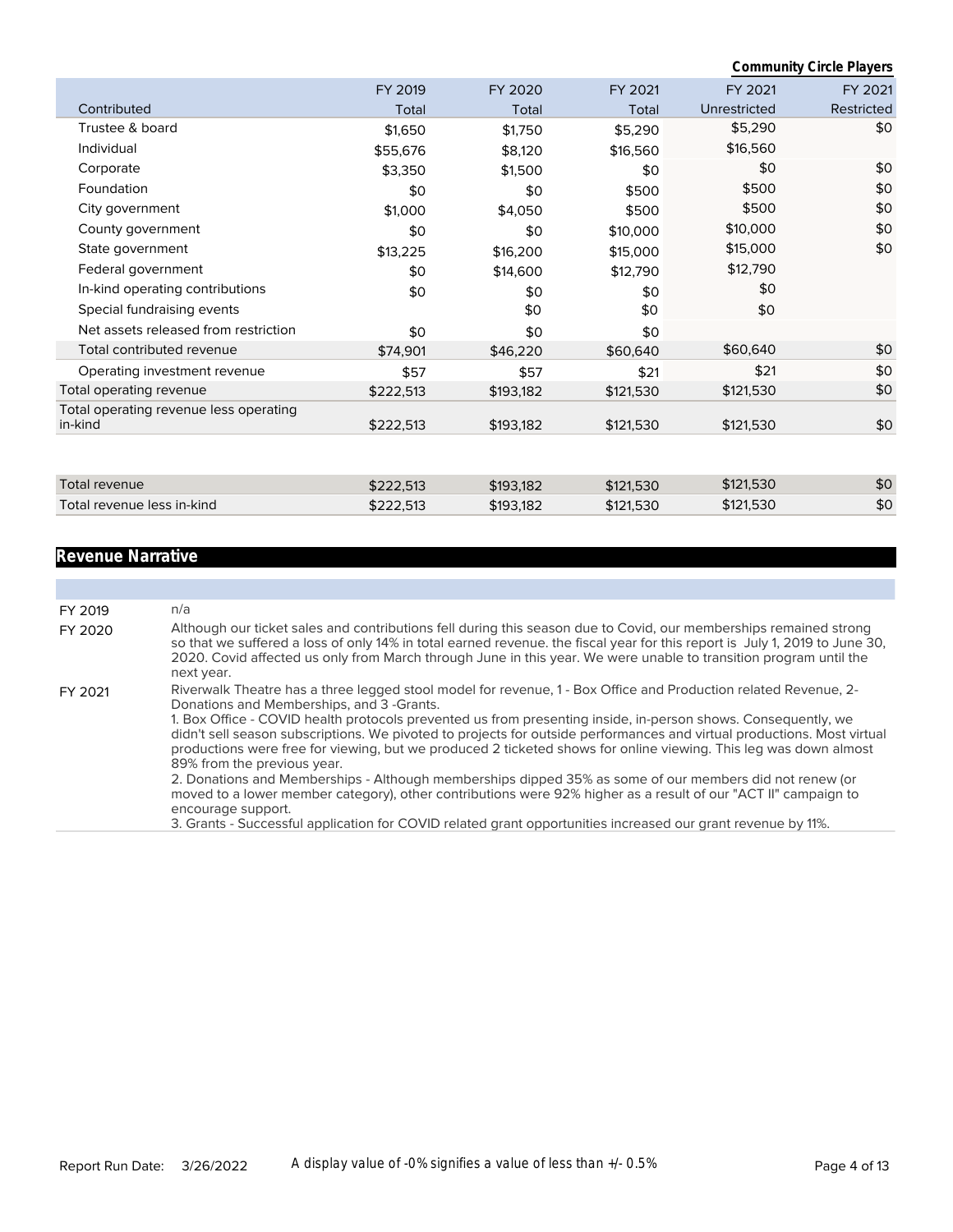|                                                                  | FY 2019   | FY 2020   | %      | FY 2021   | %                   | FY 2021   | FY 2021<br>General &   | FY 2021     |
|------------------------------------------------------------------|-----------|-----------|--------|-----------|---------------------|-----------|------------------------|-------------|
|                                                                  | Total     | Total     | Change |           | <b>Total Change</b> |           | Program Administrative | Fundraising |
| Personnel expenses -<br>Operating                                |           |           |        |           |                     |           |                        |             |
| W2 employees (salaries,<br>payroll taxes and fringe<br>benefits) |           |           |        |           |                     |           |                        |             |
|                                                                  | \$75,257  | \$75,199  | $-0%$  | \$61,228  | $-19%$              | \$30,614  | \$30,614               | \$0         |
| Independent contractors                                          | \$9.955   | \$7,698   | $-23%$ | \$0       | $-100%$             | \$0       | \$0                    | \$0         |
| Professional fees                                                | \$6,408   | \$6,748   | 5%     | \$5,800   | $-14%$              | \$0       | \$5,800                | \$0         |
| Total personnel expenses -<br>Operating                          | \$91,620  | \$89,645  | $-2%$  | \$67,028  | $-25%$              | \$30,614  | \$36,414               | \$0         |
| Non-personnel expenses -<br>Operating                            |           |           |        |           |                     |           |                        |             |
| Occupancy costs                                                  | \$42,881  | \$41,608  | $-3%$  | \$38,666  | $-7%$               | \$33,856  | \$4,810                | \$0         |
| Depreciation                                                     | \$66,506  | \$66,433  | $-0%$  | \$58,917  | $-11%$              | \$55,971  | \$2,946                | \$0         |
| Non-personnel expenses not                                       |           |           |        |           |                     |           |                        |             |
| listed above                                                     | \$75,812  | \$55,056  | $-27%$ | \$23,550  | $-57%$              | \$20,808  | \$2,742                | \$0         |
| Total non-personnel                                              |           |           |        |           |                     |           |                        |             |
| expenses - Operating                                             | \$185,199 | \$163,097 | $-12%$ | \$121,133 | $-26%$              | \$110,635 | \$10,498               | \$0         |
| Total operating expenses                                         | \$276,819 | \$252,742 | $-9%$  | \$188,161 | $-26%$              | \$141,249 | \$46,912               | \$0         |
|                                                                  |           |           |        |           |                     |           |                        |             |
| <b>Total expenses</b>                                            | \$276,819 | \$252,742 | $-9%$  | \$188,161 | $-26%$              |           |                        |             |
| Total expenses less in-kind                                      | \$276,819 | \$252,742 | $-9%$  | \$188,161 | $-26%$              |           |                        |             |
| Total expenses<br>less depreciation                              | \$210,313 | \$186,309 | $-11%$ | \$129,244 | $-31%$              |           |                        |             |
| Total expenses less<br>in-kind and depreciation                  | \$210,313 | \$186,309 | $-11%$ | \$129,244 | $-31%$              |           |                        |             |

# **Expense Narrative**

**Expense Details**

| FY 2019 | n/a                                                                                                                                                                                                                |
|---------|--------------------------------------------------------------------------------------------------------------------------------------------------------------------------------------------------------------------|
| FY 2020 | Our Seasons and Fiscal Years run from July 1 to June 30. When Covid hit in March, we were unable to shift to<br>streaming and online productions until September.                                                  |
| FY 2021 | 1. We were able to retain staff during COVID, however some of the hourly employees had a small reduction in their<br>hours.                                                                                        |
|         | 2. Our independent contractors are musicians for our musical productions. Since we cancelled all indoor production<br>we did not hire any musicians in FY20-21.                                                    |
|         | 3. Other reductions in expenses are the result of not having any audiences in our auditoriums, and few volunteers in<br>our building preparing for inside performances, this also helped reduce our utility costs. |
|         |                                                                                                                                                                                                                    |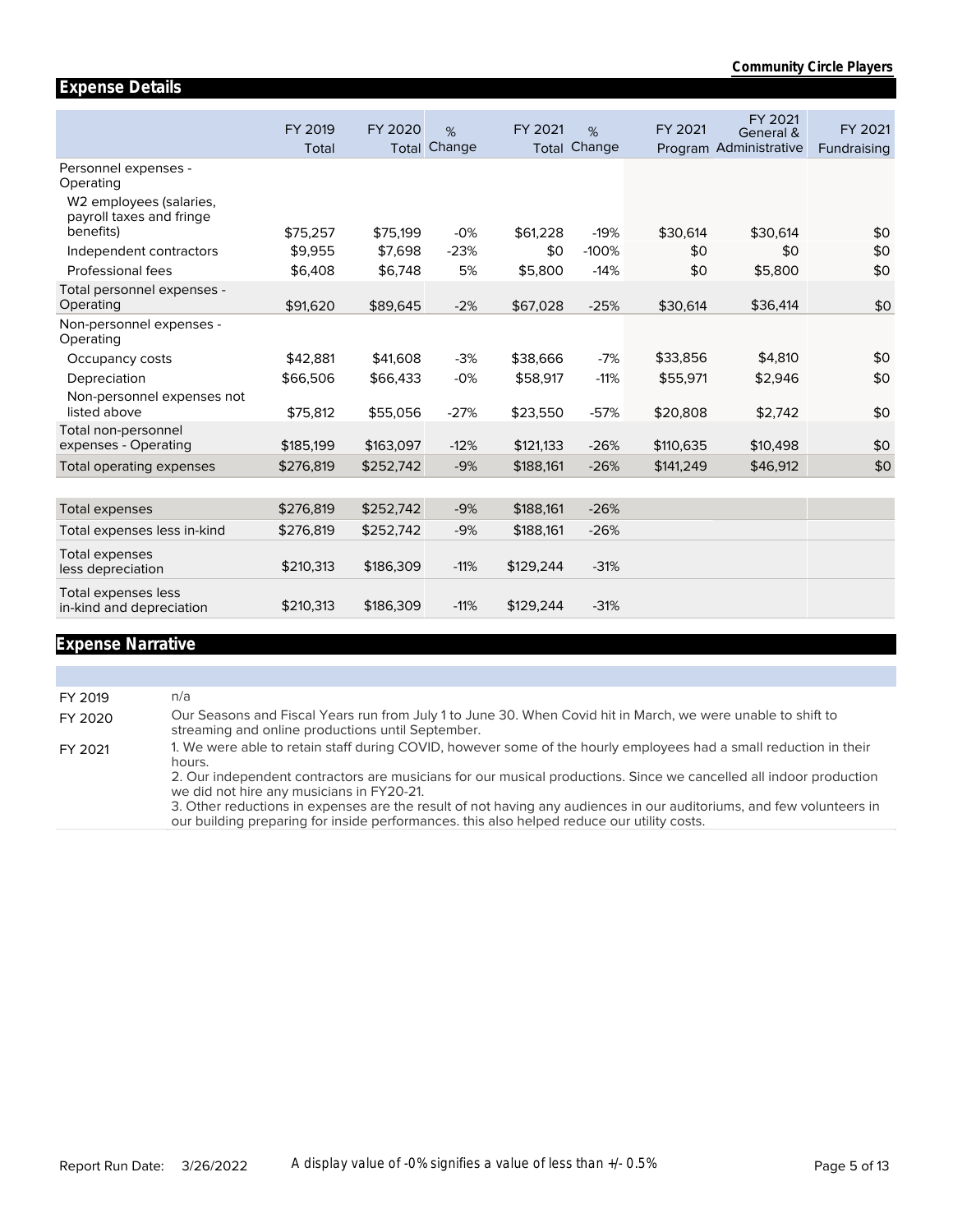| <b>Balance Sheet</b>                                             |           |           |          |           |          |
|------------------------------------------------------------------|-----------|-----------|----------|-----------|----------|
| Assets                                                           | FY 2019   | FY 2020   | % Change | FY 2021   | % Change |
| Current assets                                                   |           |           |          |           |          |
| Cash and cash equivalents                                        | \$102,444 | \$137,825 | 35%      | \$77,158  | $-44%$   |
| Receivables                                                      |           | \$0       | n/a      | \$0       | n/a      |
| Investments - current                                            |           |           | n/a      |           | n/a      |
| Prepaid expenses & other                                         | \$22,327  | \$27,242  | 22%      | \$11,110  | $-59%$   |
| <b>Total current assets</b>                                      | \$124,771 | \$165,067 | 32%      | \$88,268  | $-47%$   |
| Long-term/non-current assets                                     |           |           |          |           |          |
| Investments - non current                                        |           |           | n/a      |           | n/a      |
| Fixed assets (net of accumulated depreciation)                   | \$685,472 | \$622,429 | $-9%$    | \$621,404 | $-0%$    |
| Non-current assets not listed above                              |           | \$0       | n/a      | \$0       | n/a      |
| Total long-term/non-current assets                               | \$685,472 | \$622,429 | $-9%$    | \$621,404 | $-0%$    |
| <b>Total assets</b>                                              | \$810,243 | \$787,496 | $-3%$    | \$709,672 | $-10%$   |
|                                                                  |           |           |          |           |          |
| Liabilities & Net Assets                                         | FY 2019   | FY 2020   | % Change | FY 2021   | % Change |
| <b>Current liabilities</b>                                       |           |           |          |           |          |
| Accounts payable and accrued expenses                            | \$2,162   | \$1,924   | $-11%$   | \$1,657   | $-14%$   |
| Deferred revenue                                                 | \$31,530  | \$28,605  | $-9%$    | \$17,955  | $-37%$   |
| Loans - current                                                  | \$0       | \$0       | n/a      | \$0       | n/a      |
| Additional current liabilities not listed above                  |           | \$0       | n/a      | $-$279$   | n/a      |
| <b>Total current liabilities</b>                                 | \$33,692  | \$30,529  | $-9%$    | \$19,333  | $-37%$   |
| Long-term/non-current liabilities                                |           |           |          |           |          |
| Long-term/non-current loans                                      | \$0       | \$0       | n/a      | \$0       | n/a      |
| Additional long-term/non-current liabilities not<br>listed above |           | \$0       | n/a      | \$0       | n/a      |
| Total long-term/non-current liabilities                          | \$0       | \$0       | n/a      | \$0       | n/a      |
| <b>Total liabilites</b>                                          | \$33,692  | \$30,529  | $-9%$    | \$19,333  | $-37%$   |
| Net assets                                                       |           |           |          |           |          |
| Unrestricted                                                     | \$771,541 | \$711,982 | $-8%$    | \$685,295 | $-4%$    |
| Restricted                                                       | \$5,010   | \$44,985  | 798%     | \$5,044   | $-89%$   |
| Total net assets                                                 | \$776,551 | \$756,967 | $-3%$    | \$690,339 | $-9%$    |
| Total liabilities & net assets                                   | \$810,243 | \$787,496 | $-3%$    | \$709,672 | $-10%$   |

# **Balance Sheet Narrative**

| FY 2019 | n/a |
|---------|-----|
| FY 2020 | n/a |
| FY 2021 | n/a |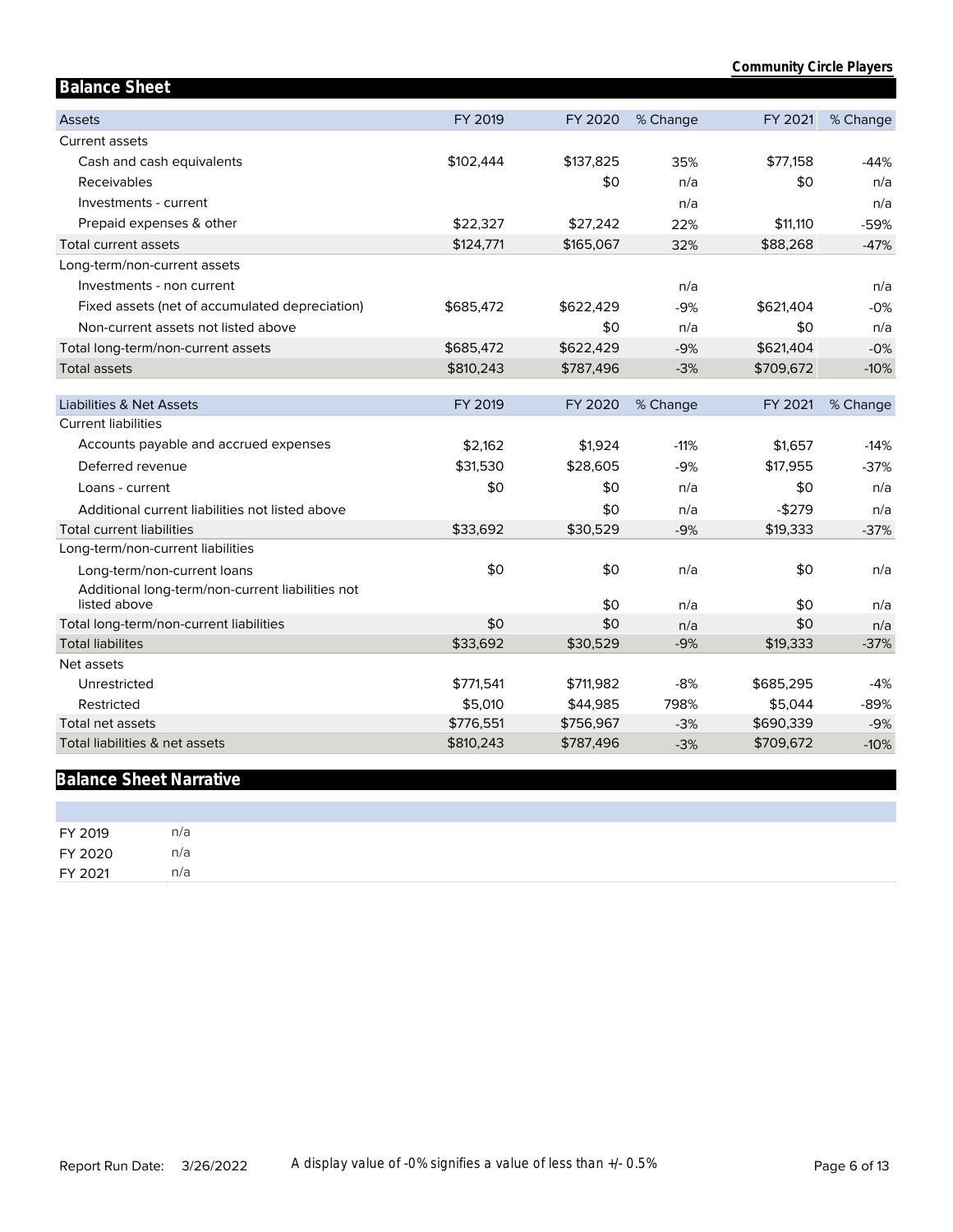#### Months of operating cash -- Unrestricted Working capital -- Unrestricted Current ratio -- Unrestricted Net assets as a % of total expenses Fixed assets (net) Condition of fixed assets Leverage -- Unrestricted Total debt Debt service impact FY 2019 4.22 \$86,069 3.55 281% \$685,472 157% 0% \$0 0% FY 2020 4.41 \$89,553 3.93 300% \$622,429 184% 0% \$0 0% % Change 4% 4% 11% 7% -9% n/a n/a n/a FY 2021 4.6 \$63,891 4.3 367% \$621,404 194% 0% \$0 0% % Change 4% -29% 9% 22% -0% n/a n/a n/a

**Balance Sheet Metrics**

numbers only. operate at current average monthly expense levels with existing unrestricted cash and cash equivalents. This ratio is calculated using unrestricted **Months of operating cash -- unrestricted** (Unrestricted Cash & Cash Equivalents/(Total Expense/12)) indicates the number of months an organization can

to your organization, the ability to meet obligations as they come due, and the ability to take more risks, knowing there is a cushion to fall back on. operations. This calculation of working capital may differ from your internal calculations. Adequate working capital provides financial strength and flexibility **Working capital -- unrestricted** (Unrestricted Current Assets minus Unrestricted Current Liabilities) consists of the unrestricted resources available for

approach 2 which indicates ample short-term liquidity to obviate the need to borrow or sell assets. for more cushion against uncollected receivables or timing discrepancies between expected receipts and disbursements. Ideally this number should using current assets. A ratio of 1.0 indicates that current assets are equal to current liabilities. A ratio of around 1.5 is a more comfortable position, allowing **Current ratio unrestricted** (Unrestricted Current Assets divided by Unrestricted Current Liabilities) determines the organization's ability to pay current debt

by total expenses. If the trend is level or increasing, then total net assets are keeping pace with growth in operating expenses. **Net assets as % of total expenses** measures the net worth of an organization in relationship to its operating size. It is calculated as total net assets divided

infrastructure and need for funding the replacement or repair of fixed assets in the near future. total value of fixed assets indicates a stock of relatively new assets. A high percentage (>80%) of accumulated depreciation could indicate aging props). This is especially significant for organizations that own a building or carry a long-term lease. Accumulated depreciation of less than 50% of the **Condition of fixed assets** indicates the potential need for replacement or repair of fixed assets (such as buildings, furniture, office equipment, sets and

in excess of 50% may indicate liquidity problems, or reduced capacity for future borrowing. **Leverage ratio (**Total Debt divided by Total Unrestricted Assets) measures what proportion of your unrestricted assets are supported by debt. A number

calculated net of accumulated depreciation to reflect the reduction in the value of an asset as it ages and is used. **Fixed assets net** is the value of all land, buildings, equipment, leasehold improvements and other property and equipment owned by the organization. It is

**Total debt** consists of all short and long-term contractual obligations of the organization, including lines of credit, loans, notes, bonds, and capital leases.

than programming and other operating expenses. applied to the total debt-service burden. The higher the percentage, the more the organization has to dedicate its resources to debt repayment rather Debt service impact (Total Debt Service, including principal and interest, divided by Total Expense) calculates the % of an organization's total expenses



### **Components of Net Assets**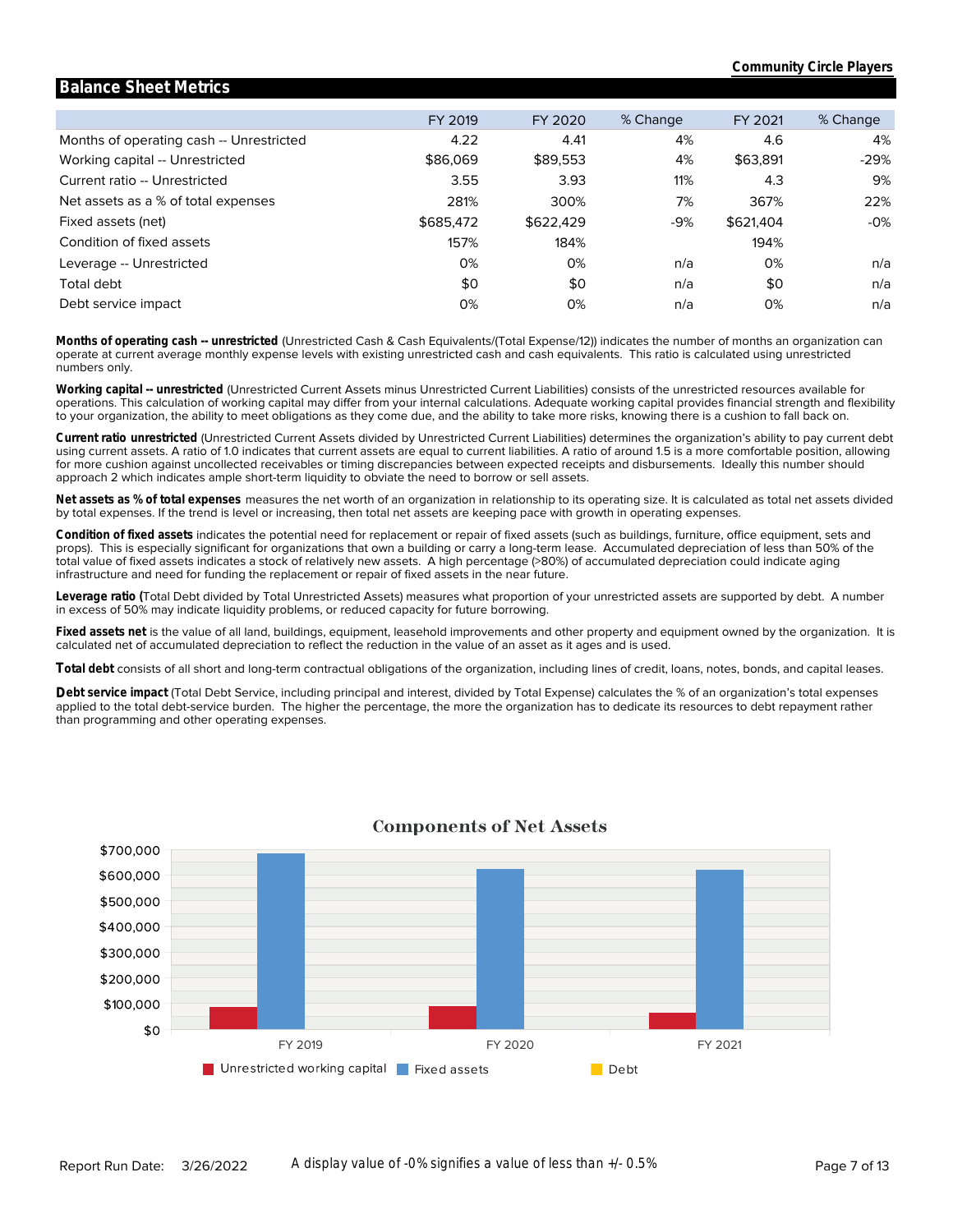#### **Community Circle Players**

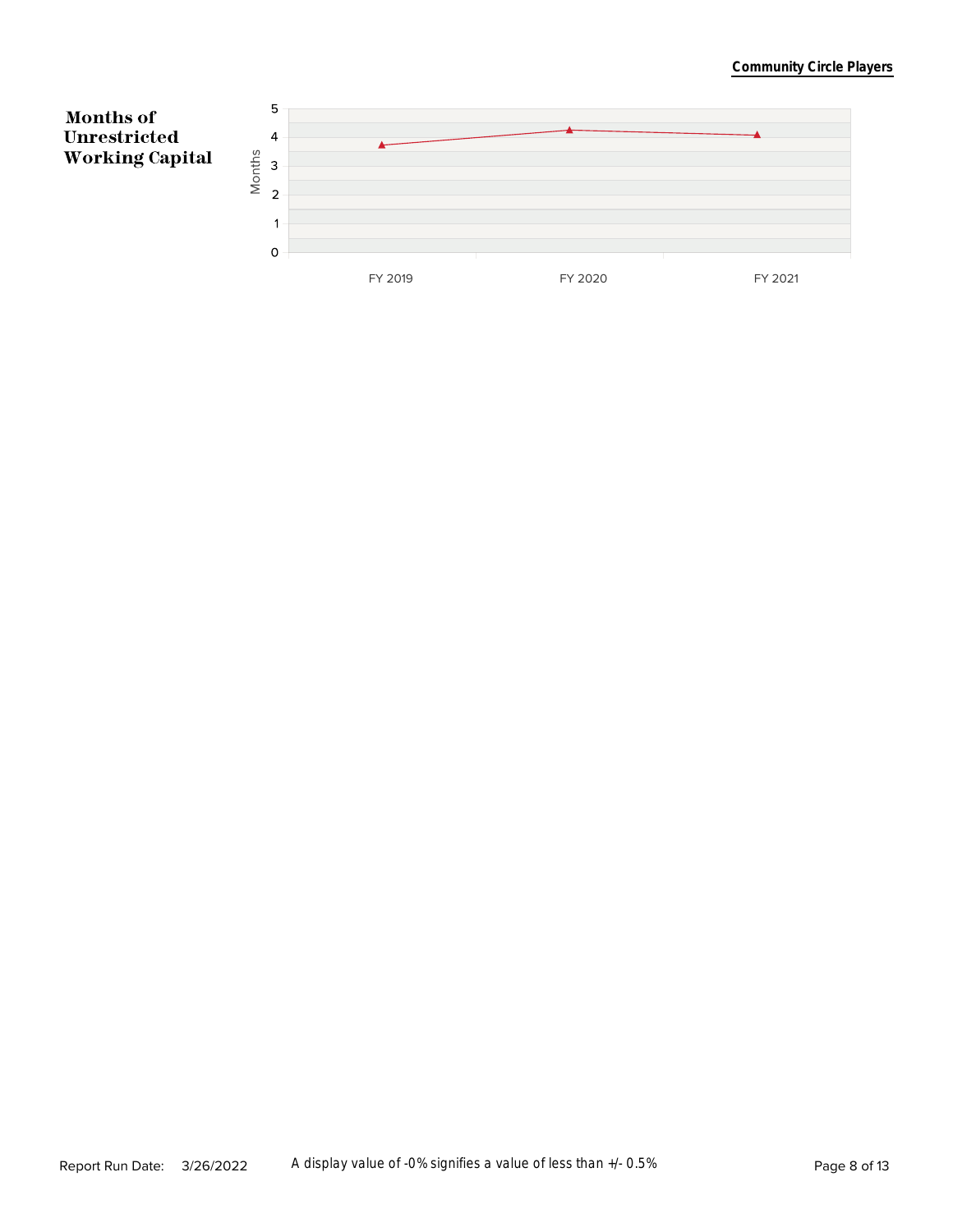| Attendance                                                                                                                                                                             |         |         |          |         |          |
|----------------------------------------------------------------------------------------------------------------------------------------------------------------------------------------|---------|---------|----------|---------|----------|
|                                                                                                                                                                                        | FY 2019 | FY 2020 | % Change | FY 2021 | % Change |
| Total attendance                                                                                                                                                                       |         |         |          |         |          |
| Paid                                                                                                                                                                                   | 8,476   | 4,617   | $-46%$   | 2,159   | $-53%$   |
| Free                                                                                                                                                                                   | 2,106   | 1,274   | $-40%$   | 1,410   | 11%      |
| Total                                                                                                                                                                                  | 10,582  | 5,891   | $-44%$   | 3,569   | $-39%$   |
|                                                                                                                                                                                        |         |         |          |         |          |
| In-person attendance<br>Paid                                                                                                                                                           | 8,476   | 4,617   | $-46%$   | 90      | $-98%$   |
|                                                                                                                                                                                        | 2,106   | 1,274   | $-40%$   | 0       | $-100%$  |
| Free<br>Total                                                                                                                                                                          | 10,582  | 5,891   | $-44%$   | 90      | $-98%$   |
|                                                                                                                                                                                        |         |         |          |         |          |
| Digital attendance                                                                                                                                                                     |         |         |          |         |          |
| Paid                                                                                                                                                                                   |         |         | n/a      | 2,069   | n/a      |
| Free                                                                                                                                                                                   |         |         | n/a      | 1,410   | n/a      |
| Total                                                                                                                                                                                  |         |         | n/a      | 3,479   | n/a      |
| In-person attendees 18 and under                                                                                                                                                       | 1,851   | 1,398   | $-24%$   | 20      | -99%     |
| Programs in schools                                                                                                                                                                    | FY 2019 | FY 2020 | % Change | FY 2021 | % Change |
| Children served in schools                                                                                                                                                             |         | 180     | n/a      |         | $-100%$  |
| Hours of instruction                                                                                                                                                                   |         | 3       | n/a      |         | $-100%$  |
| Workforce                                                                                                                                                                              |         |         |          |         |          |
|                                                                                                                                                                                        |         |         |          |         |          |
| Number of People                                                                                                                                                                       | FY 2019 | FY 2020 | % Change | FY 2021 | % Change |
| Employees: Full-time permanent                                                                                                                                                         | 1       | 1       | 0%       | 1       | 0%       |
| Employees: Part-time permanent                                                                                                                                                         | 4       | 3       | $-25%$   | 3       | 0%       |
| Employees: Part-time temporary                                                                                                                                                         | 0       | 0       | n/a      | 1       | n/a      |
| Volunteers                                                                                                                                                                             | 770     | 533     | $-31%$   | 130     | $-76%$   |
| Independent contractors                                                                                                                                                                | 12      | 10      | $-17%$   | 0       | $-100%$  |
| Interns and apprentices                                                                                                                                                                | 0       | 0       | n/a      | 0       | n/a      |
| <b>Total positions</b>                                                                                                                                                                 | 787     | 547     | $-30%$   | 135     | $-75%$   |
| Visual & Performing Artists                                                                                                                                                            |         |         |          |         |          |
|                                                                                                                                                                                        | FY 2019 | FY 2020 | % Change | FY 2021 | % Change |
| Number of visual & performing artists                                                                                                                                                  | 12      | 10      | $-17%$   | 0       | $-100%$  |
| Payments to artists & performers                                                                                                                                                       | \$9,955 | \$7,698 | $-23%$   | \$0     | $-100%$  |
| Covid-19 Impact                                                                                                                                                                        |         |         |          |         |          |
|                                                                                                                                                                                        |         |         |          |         |          |
|                                                                                                                                                                                        |         | FY 2019 |          | FY 2020 | FY 2021  |
| Due to COVID-19 crisis restrictions on in-person gatherings and/or<br>stay-at-home orders mandated by government health guidelines, how was<br>staffing affected at your organization: |         |         |          |         |          |
| Number of employees laid off                                                                                                                                                           |         |         |          | 0       | 0        |
| Number of employees furloughed                                                                                                                                                         |         |         |          | 0       | 2        |
| Of those furloughed or laid off employees, how many (if any) have been                                                                                                                 |         |         |          |         |          |
| brought back?                                                                                                                                                                          |         |         |          |         |          |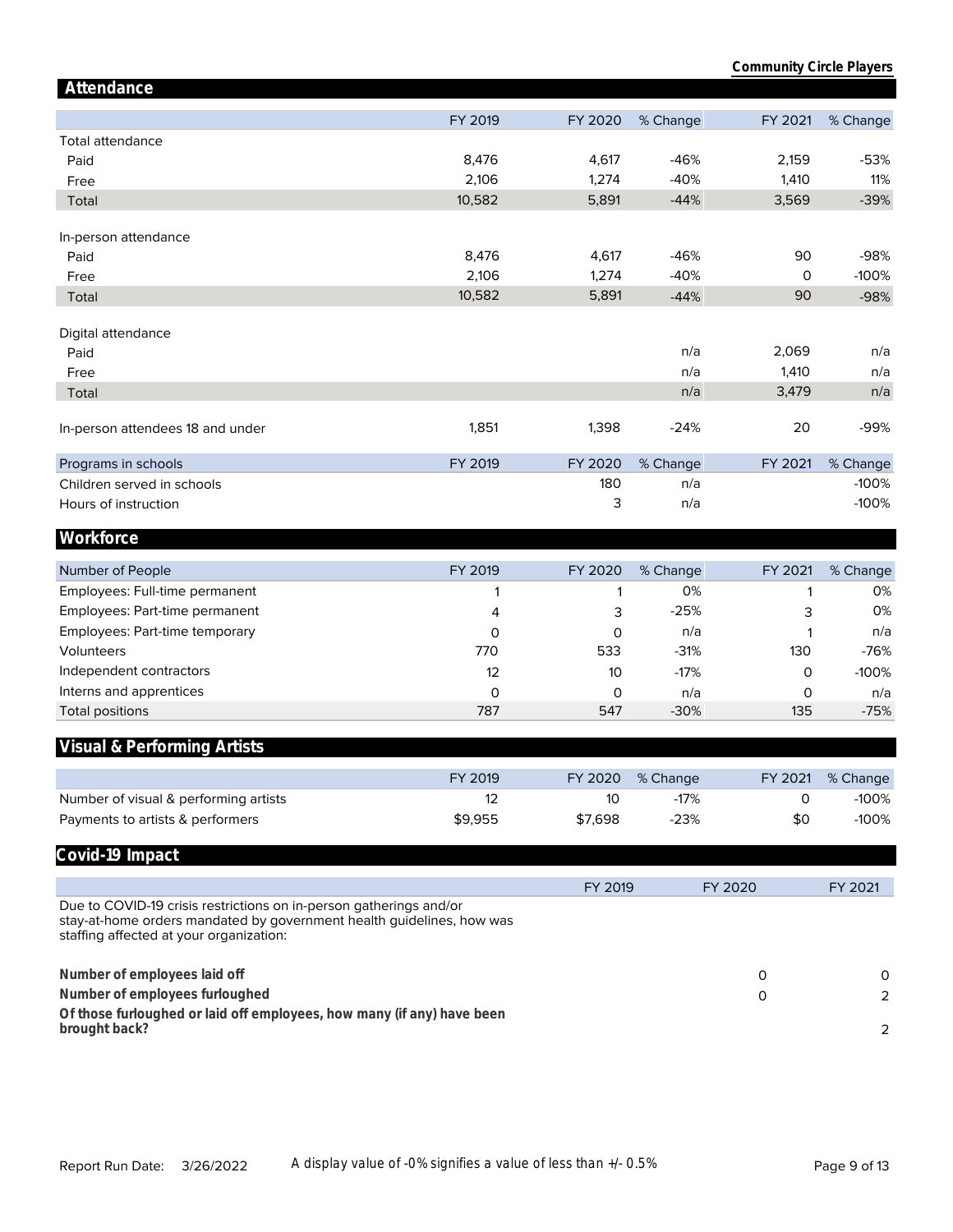#### Mission and Constituency

#### Mission statement

To provide the community with a total theatrical experience through the presentation of dramas, comedies, musicals, and children's shows; to further develop and explore associated performing and creative arts.

#### Mission demographics

This organization's mission is not rooted in an explicitly identified ethnic, cultural or other demographic voice.

# **Racial/ethnic group**

Additional group (please state)

## **Gender**

Additional group (please state)

#### **Sexual orientation**

Additional group (please state)

#### **Age group**

Additional group (please state)

#### **Disability**

#### **Additional characteristics**

*If the fields above are blank, this organization does not serve that demographic specifically.*

#### Audience

The organization does not seek to primarily serve a specific audience.

| Racial/ethnic group             |
|---------------------------------|
| Additional group (please state) |
| Gender                          |
| Additional group (please state) |
| Sexual orientation              |
| Additional group (please state) |
| Age group                       |
| Additional group (please state) |
| Disability                      |
| Additional characteristics      |
| Additional group (please state) |

*If the fields above are blank, this organization does not serve that demographic specifically.* **Community type served** Urban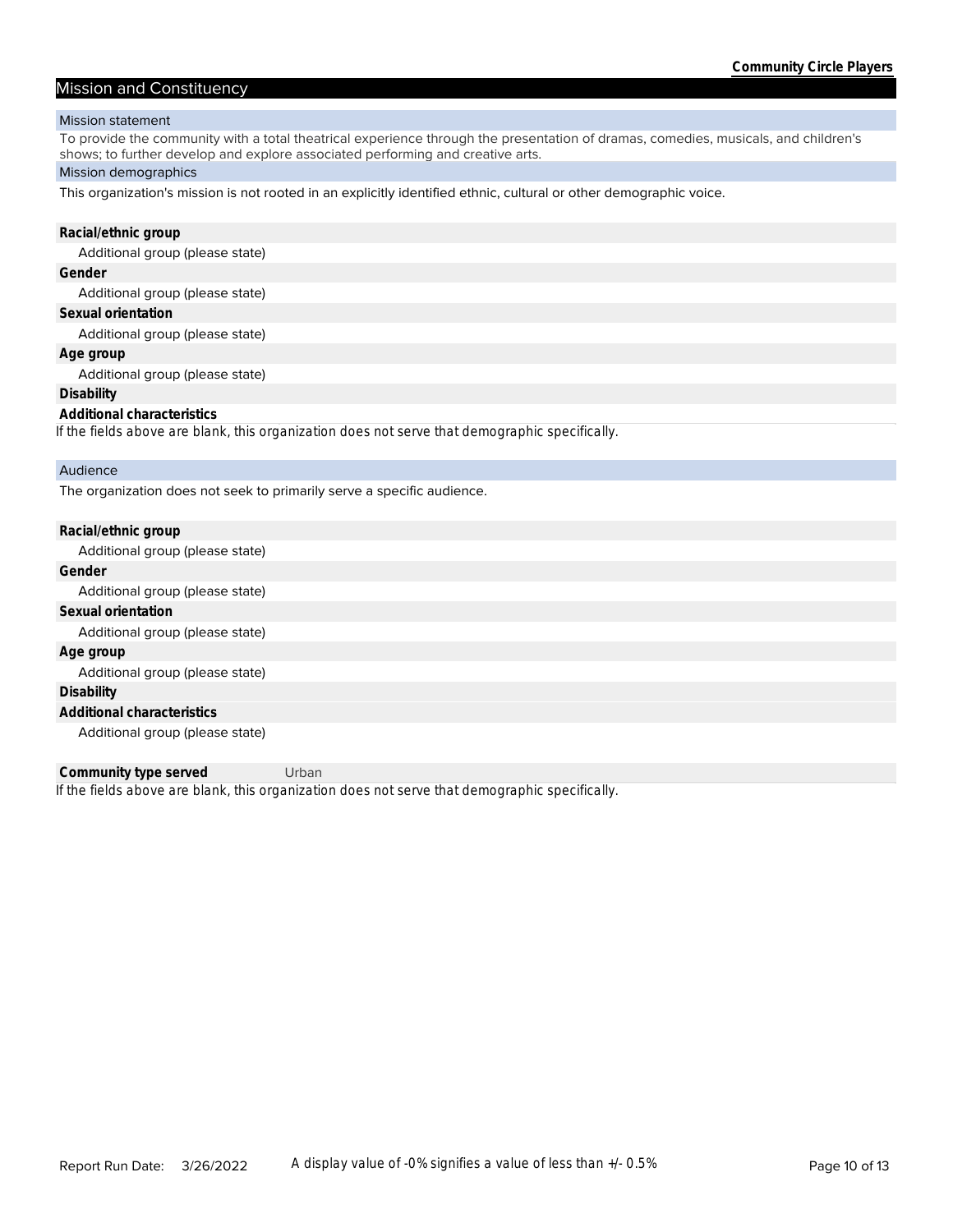# **Program Activity**

| In-person activity                              | FY 2019                      |                       | FY 2020                      |                       | FY 2021                      |                       |  |
|-------------------------------------------------|------------------------------|-----------------------|------------------------------|-----------------------|------------------------------|-----------------------|--|
|                                                 | <b>Distinct</b><br>offerings | # of times<br>offered | <b>Distinct</b><br>offerings | # of times<br>offered | <b>Distinct</b><br>offerings | # of times<br>offered |  |
| Productions (self-produced)                     | 12                           | 94                    | 10                           | 66                    |                              | 2                     |  |
| Productions (presented)                         |                              |                       | 10                           | 66                    | 0                            | 0                     |  |
| Classes/assemblies/other<br>programs in schools |                              |                       | $\mathbf 0$                  |                       | O                            |                       |  |
| Classes/workshops (outside of<br>schools)       |                              | 30                    | 3                            | 6                     | $\Omega$                     | $\Omega$              |  |
| Field trips/school visits                       |                              |                       | 0                            |                       | 0                            |                       |  |
| Guided tours                                    |                              |                       | 0                            |                       | 0                            |                       |  |
| Lectures                                        |                              |                       | 0                            |                       | 0                            |                       |  |
| Permanent exhibitions                           |                              |                       | 0                            |                       | 0                            |                       |  |
| Temporary exhibitions                           | 6                            |                       | 5                            |                       |                              |                       |  |
| Traveling exhibitions (hosted)                  |                              |                       | 0                            |                       | 0                            |                       |  |
| Films screened                                  |                              |                       | $\Omega$                     |                       | 0                            |                       |  |
| Festivals/conferences                           | $\Omega$                     |                       | $\Omega$                     |                       | $\Omega$                     | $\Omega$              |  |
| Readings/workshops (developing<br>works)        |                              |                       |                              |                       | O                            |                       |  |
| Community programs (not<br>included above)      |                              |                       | $\mathsf{O}$                 |                       | $\mathbf 0$                  |                       |  |
| Additional programs not listed<br>above         | 0                            | O                     | 0                            | $\Omega$              | 0                            | $\Omega$              |  |

*program lines. NOTE: Data entered prior to 2021 combines information about physical and digital programs. It has been included in the physical*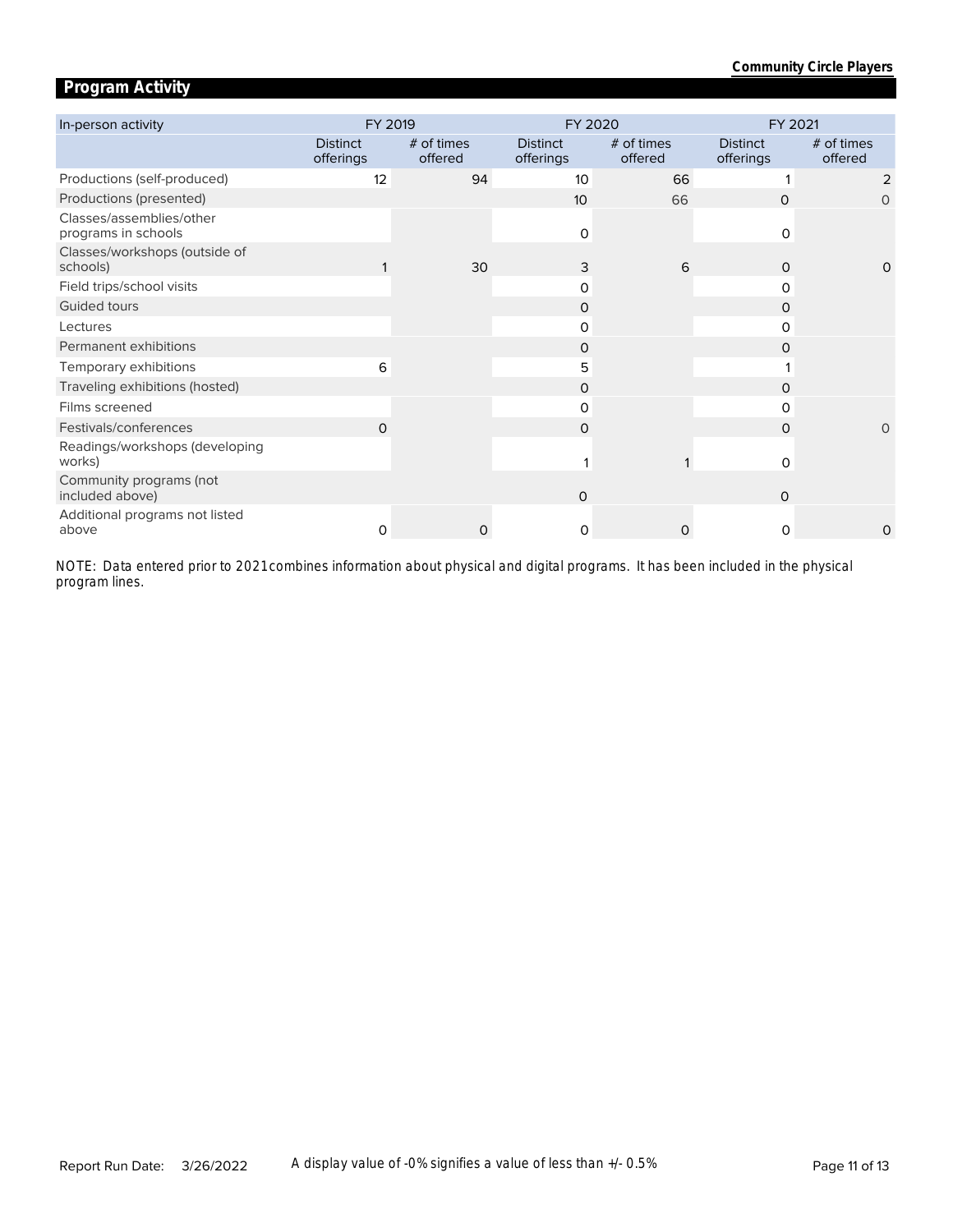# **Program Activity**

| Digital activity                                |                              | FY 2019                         |                 |                              | FY 2020                         |                 |                              | FY 2021                         |                 |
|-------------------------------------------------|------------------------------|---------------------------------|-----------------|------------------------------|---------------------------------|-----------------|------------------------------|---------------------------------|-----------------|
|                                                 | <b>Distinct</b><br>offerings | # times<br>digitally<br>offered | $On-$<br>demand | <b>Distinct</b><br>offerings | # times<br>digitally<br>offered | $On-$<br>demand | <b>Distinct</b><br>offerings | # times<br>digitally<br>offered | $On-$<br>demand |
| Productions (self-produced)                     |                              |                                 |                 |                              |                                 |                 | 10 <sup>°</sup>              | 40                              | 0               |
| Productions (presented)                         |                              |                                 |                 |                              |                                 |                 | $\Omega$                     | $\circ$                         | $\circ$         |
| Classes/assemblies/other<br>programs in schools |                              |                                 |                 |                              |                                 |                 | $\circ$                      |                                 |                 |
| Classes/workshops (outside of<br>schools)       |                              |                                 |                 |                              |                                 |                 | $\Omega$                     |                                 |                 |
| Field trips/school visits                       |                              |                                 |                 |                              |                                 |                 | 0                            |                                 |                 |
| Guided tours                                    |                              |                                 |                 |                              |                                 |                 | 0                            |                                 |                 |
| Lectures                                        |                              |                                 |                 |                              |                                 |                 | 0                            |                                 |                 |
| Permanent exhibitions                           |                              |                                 |                 |                              |                                 |                 |                              |                                 |                 |
| Temporary exhibitions                           |                              |                                 |                 |                              |                                 |                 |                              |                                 |                 |
| Traveling exhibitions (hosted)                  |                              |                                 |                 |                              |                                 |                 |                              |                                 |                 |
| Films screened                                  |                              |                                 |                 |                              |                                 |                 | 0                            |                                 |                 |
| <b>Broadcast productions</b>                    |                              |                                 |                 |                              |                                 |                 |                              |                                 |                 |
| Festivals/conferences                           |                              |                                 |                 |                              |                                 |                 | $\circ$                      | $\mathbf 0$                     |                 |
| Readings/workshops (developing<br>works)        |                              |                                 |                 |                              |                                 |                 |                              |                                 |                 |
| Community programs (not<br>included above)      |                              |                                 |                 |                              |                                 |                 |                              |                                 |                 |
| Additional programs not listed<br>above         |                              |                                 |                 |                              |                                 |                 | $\mathbf 0$                  |                                 |                 |

*program lines. NOTE: Data entered prior to 2021 combines information about physical and digital programs. It has been included in the physical* 

| Digital activity financials | FY 2019   |                                                       | FY 2020   |                                                | FY 2021   |                                                |  |
|-----------------------------|-----------|-------------------------------------------------------|-----------|------------------------------------------------|-----------|------------------------------------------------|--|
|                             | Total     | <b>Associated with</b><br>digital program<br>delivery | Total     | Associated with<br>digital program<br>delivery | Total     | Associated with<br>digital program<br>delivery |  |
| Earned revenue              | \$147.555 |                                                       | \$146,905 |                                                | \$60,869  | \$7,148                                        |  |
| Contributed revenue         | \$74,901  |                                                       | \$46,220  | \$0                                            | \$60,640  | \$0                                            |  |
| Operating expense           | \$276,819 |                                                       | \$252,742 | \$0                                            | \$188,161 | \$1,800                                        |  |